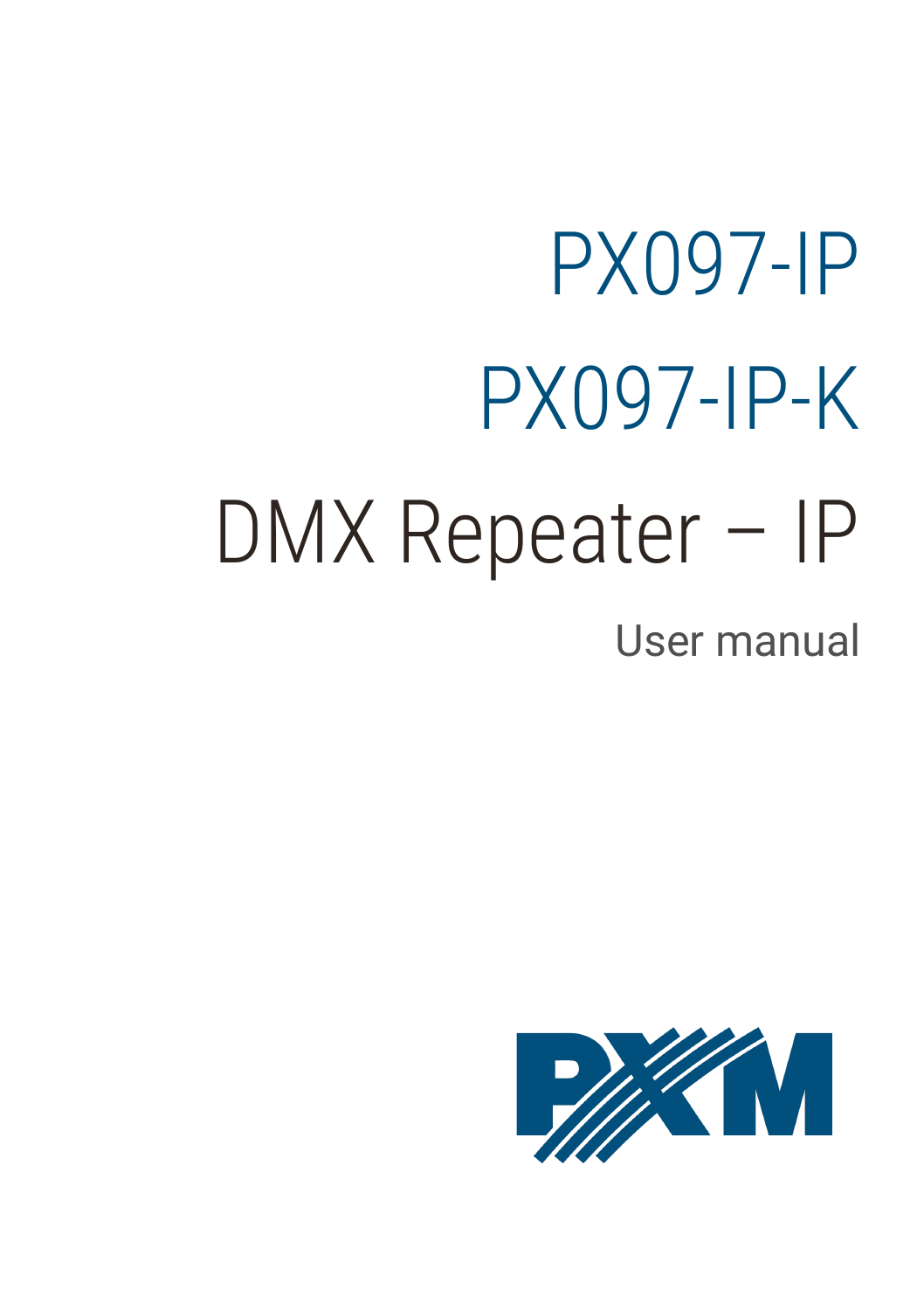#### Table of Contents

Manufacturer reserves the right to make modifications in order to improve device operation.

| PXM Marek Zupnik sp.k.        |                       |            |
|-------------------------------|-----------------------|------------|
| Podłęże 654                   | tel. +48 12 385 83 06 |            |
| 32-003 Podłęże                | mail: info@pxm.pl     | Rev 1-1    |
| BDO register number 000005972 | www.pxm.pl            | 16.01.2020 |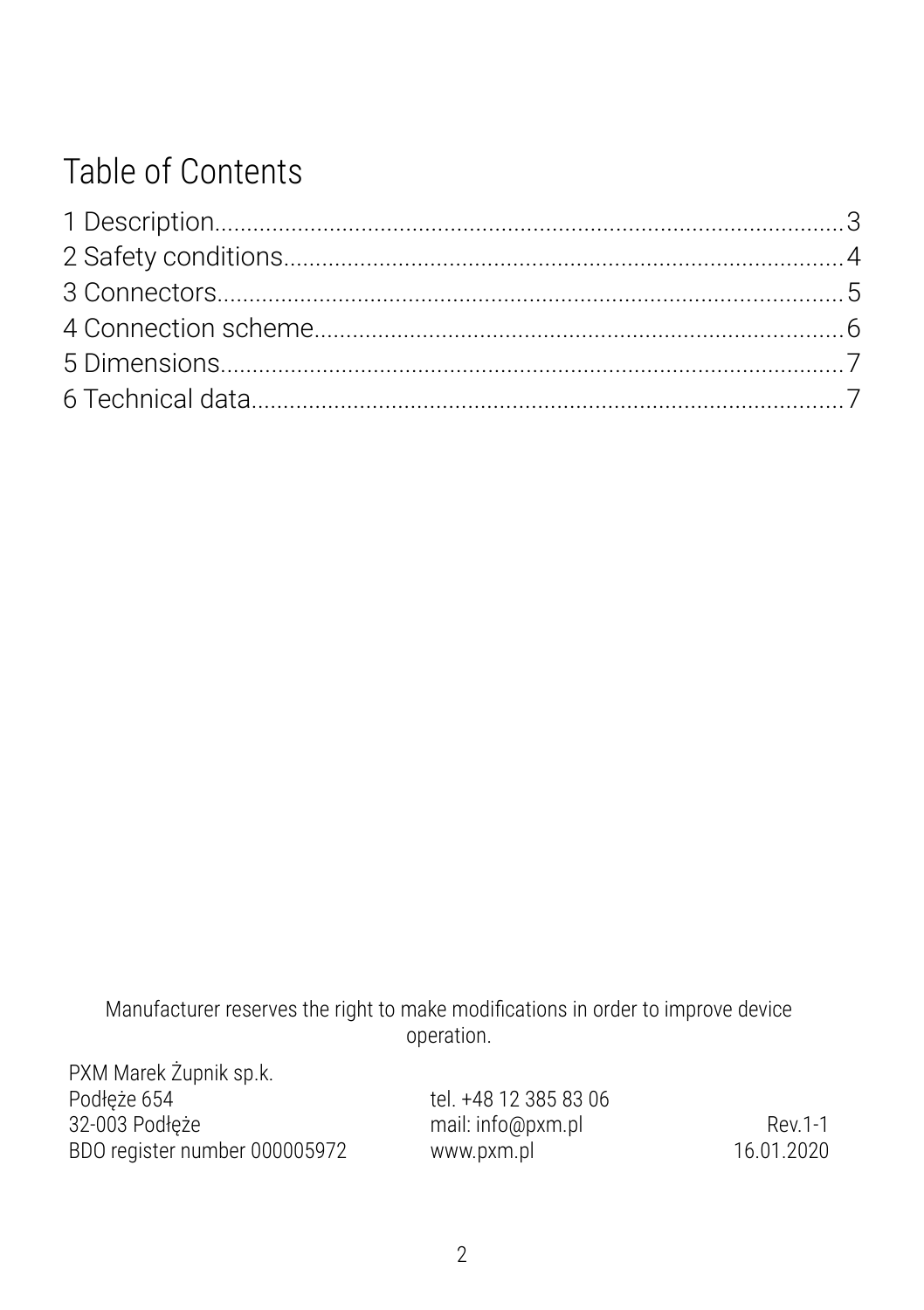#### <span id="page-2-0"></span>1 Description

DMX Repeater is a universal repeater and splitter of the DMX signal. The device allows to create ramifications in the complex stage DMX installations and to amplify the DMX signal, that means, enables to connect next 32 receivers and to lengthen the DMX line. According to the DMX standard, the receivers in a DMX route must be connected in series. In the PX097-IP-K version, all DMX lines have additional overvoltage protection.

In addition, in the last device a terminator must be installed. It is impermissible to split the DMX line by simply "splitting the wire". Because the connection of receivers into one chain can be very troublesome in the case of complex installations, the possibility of creating DMX branching and amplifying the control signal is provided, which is what DMX Repeater  $-$  IP provides.

With the PX097-IP repeater you can split the incoming DMX signal into two independent branches and amplify the DMX signal. The device has an optical isolation between input and two outputs. Obviously, connecting the receivers to particular output routes must be performed according to the rule of line in series, with the terminator installed in the last device.

The device casing is made of plastic and provides protection against adverse external factors.

3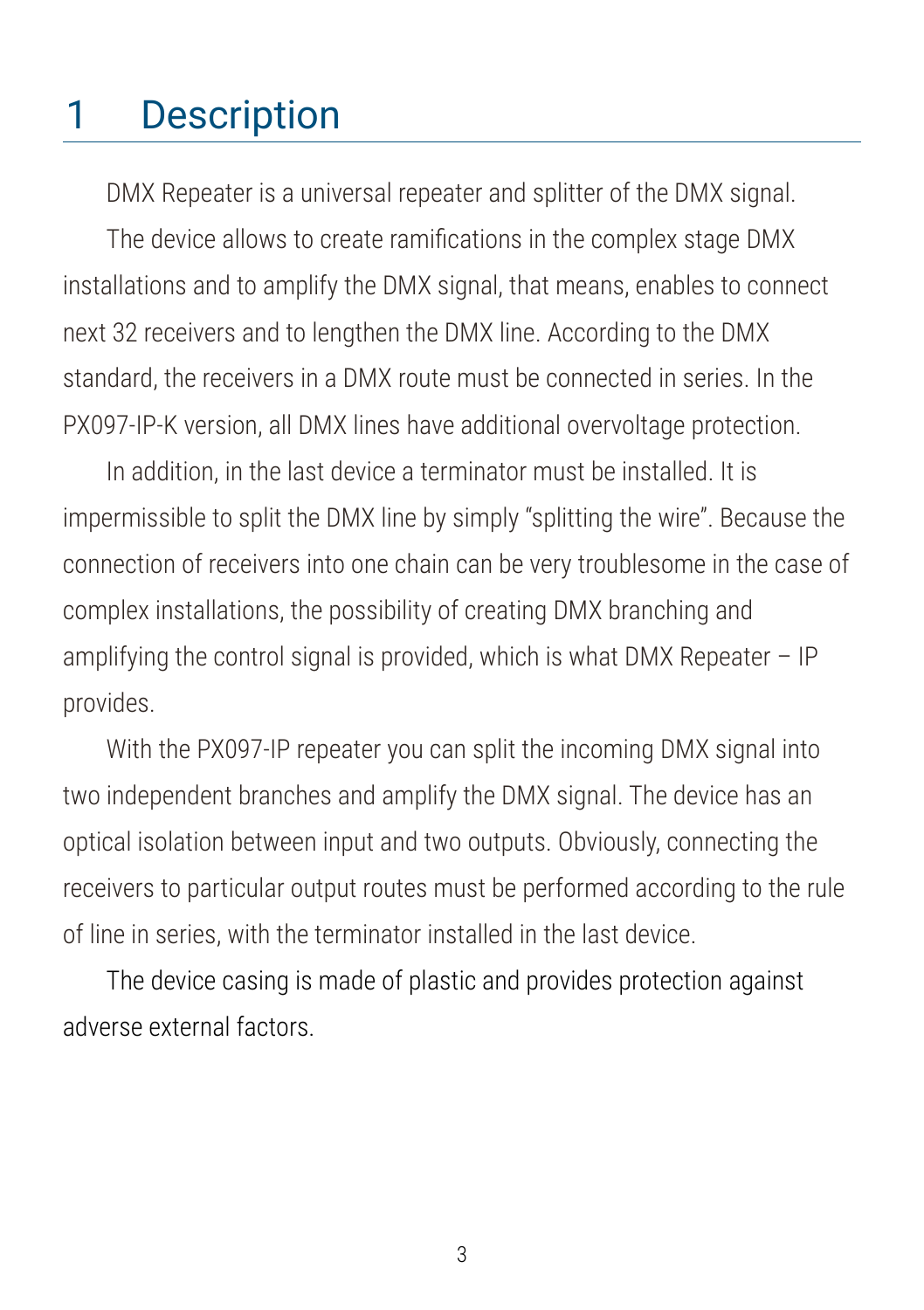### <span id="page-3-0"></span>2 Safety conditions

Repeater PX097-IP is a device powered directly from standard 230V AC grid, what cause electric shock when safety rules are not observed. Therefore it is necessary to observe the following:

- 1. Repeater installation must be performed by a person holding the appropriate qualifications, according to the manual.
- 2. All the conductors should be protected against mechanical and thermal damage.
- 3. In the event of damage to any of the wires, replace it with a cable with the same technical parameters.
- 4. Only a shielded cable should be use to connect the DMX signal.
- 5. Do not connect the device with a damaged (cracked) housing.
- 6. All repairs and connection of the DMX signal can only be carried out with the power off.
- 7. All sudden shocks, particularly dropping, should be avoided.
- 8. Cleaning only with damp duster PX097-IP has to be cut off the power supply.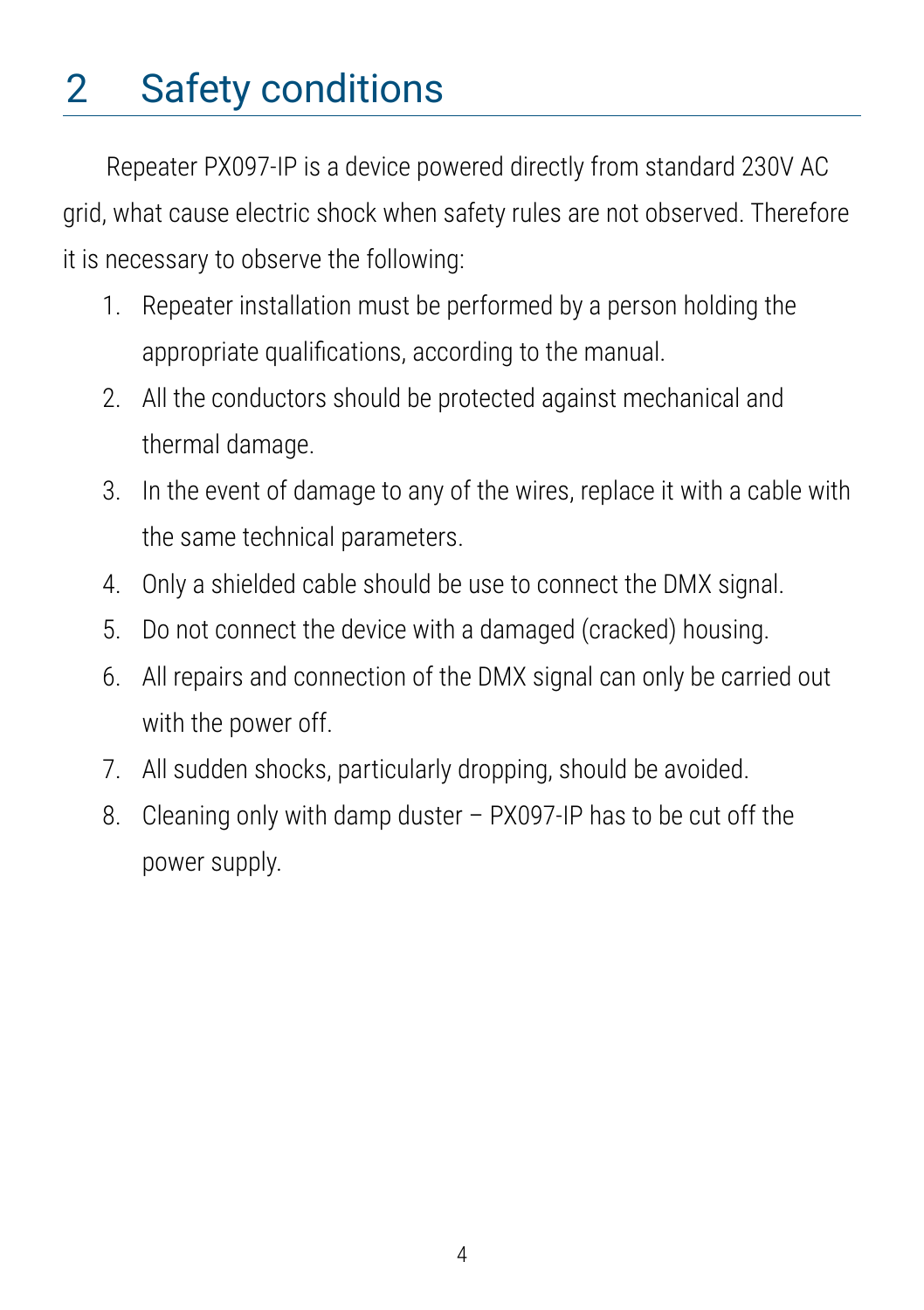<span id="page-4-0"></span>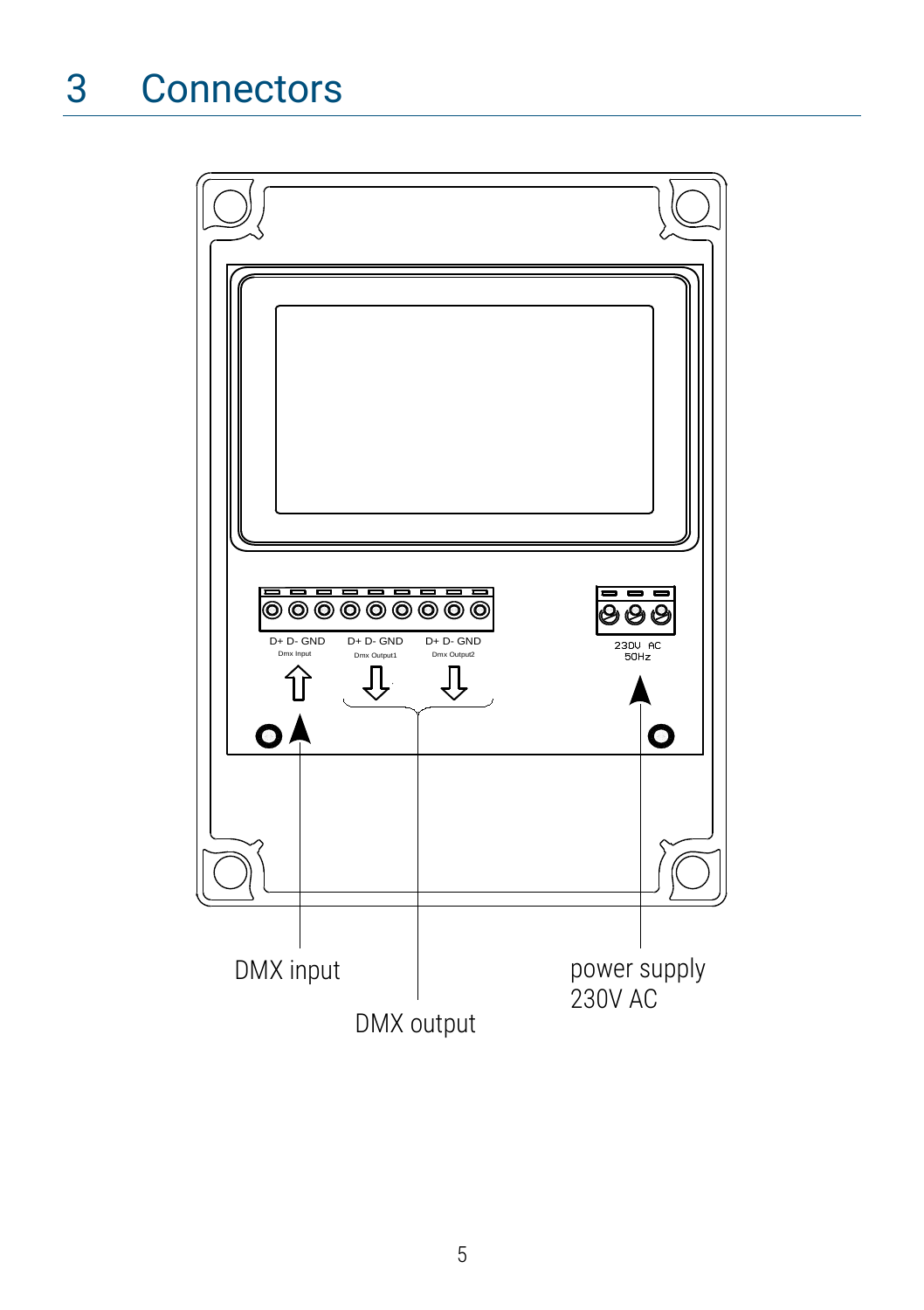#### <span id="page-5-0"></span>4 Connection scheme

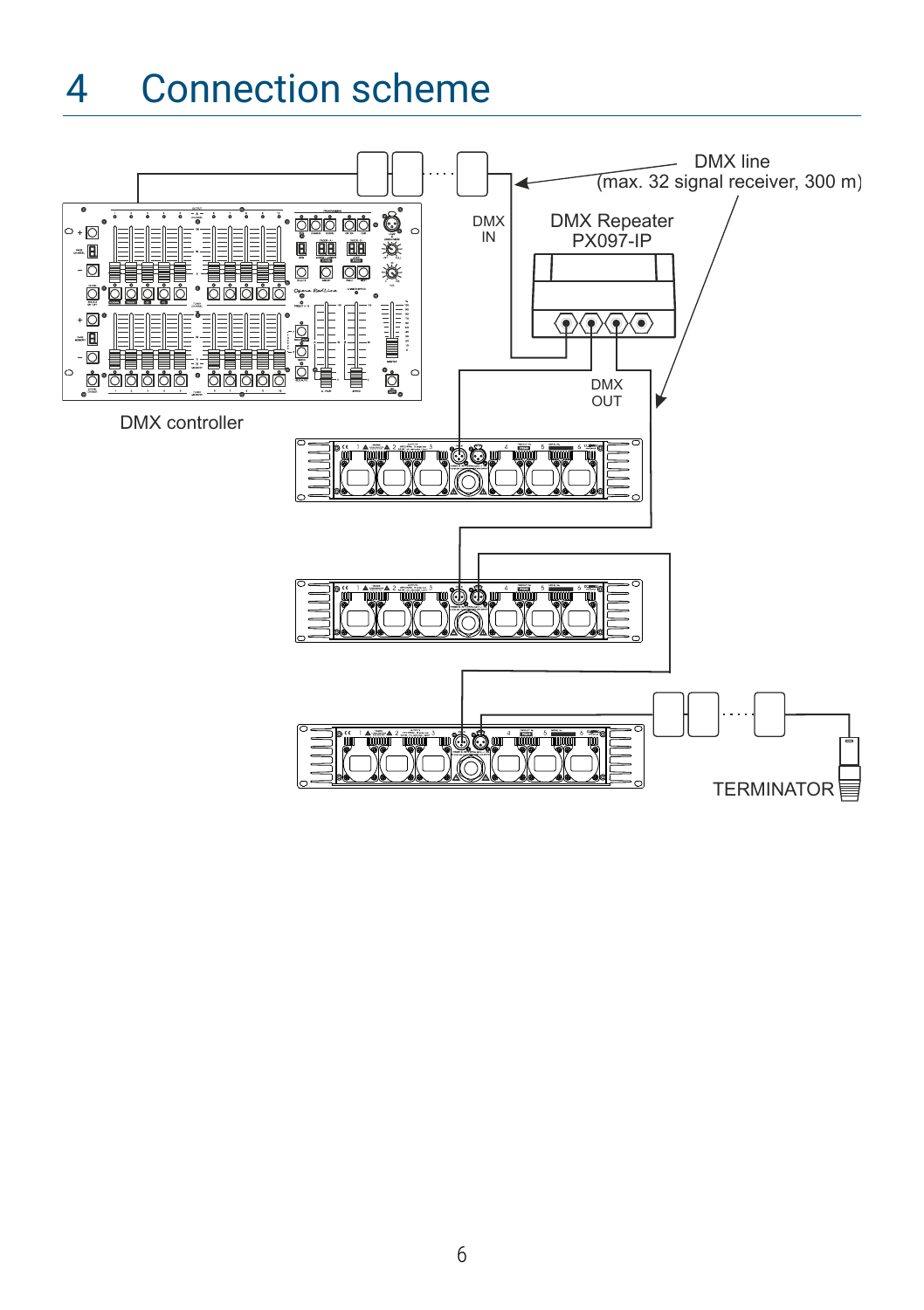## <span id="page-6-1"></span>5 Dimensions



#### <span id="page-6-0"></span>6 Technical data

| type                              | PX097-IP / PX097-IP-K                        |
|-----------------------------------|----------------------------------------------|
| IP class                          | 65                                           |
| DMX I / O lines                   | 1/2                                          |
| DMX line connectors               | screw connectors (terminal block)            |
| isolation I / O breakdown voltage | > 5000V                                      |
| power supply                      | 230V AC, 50Hz                                |
| power consumption                 | max. 6,5W                                    |
| housing material                  | polycarbonate (PC)                           |
| weight                            | 0.6kg                                        |
| dimensions                        | width: 130mm<br>height: 180mm<br>depth: 76mm |